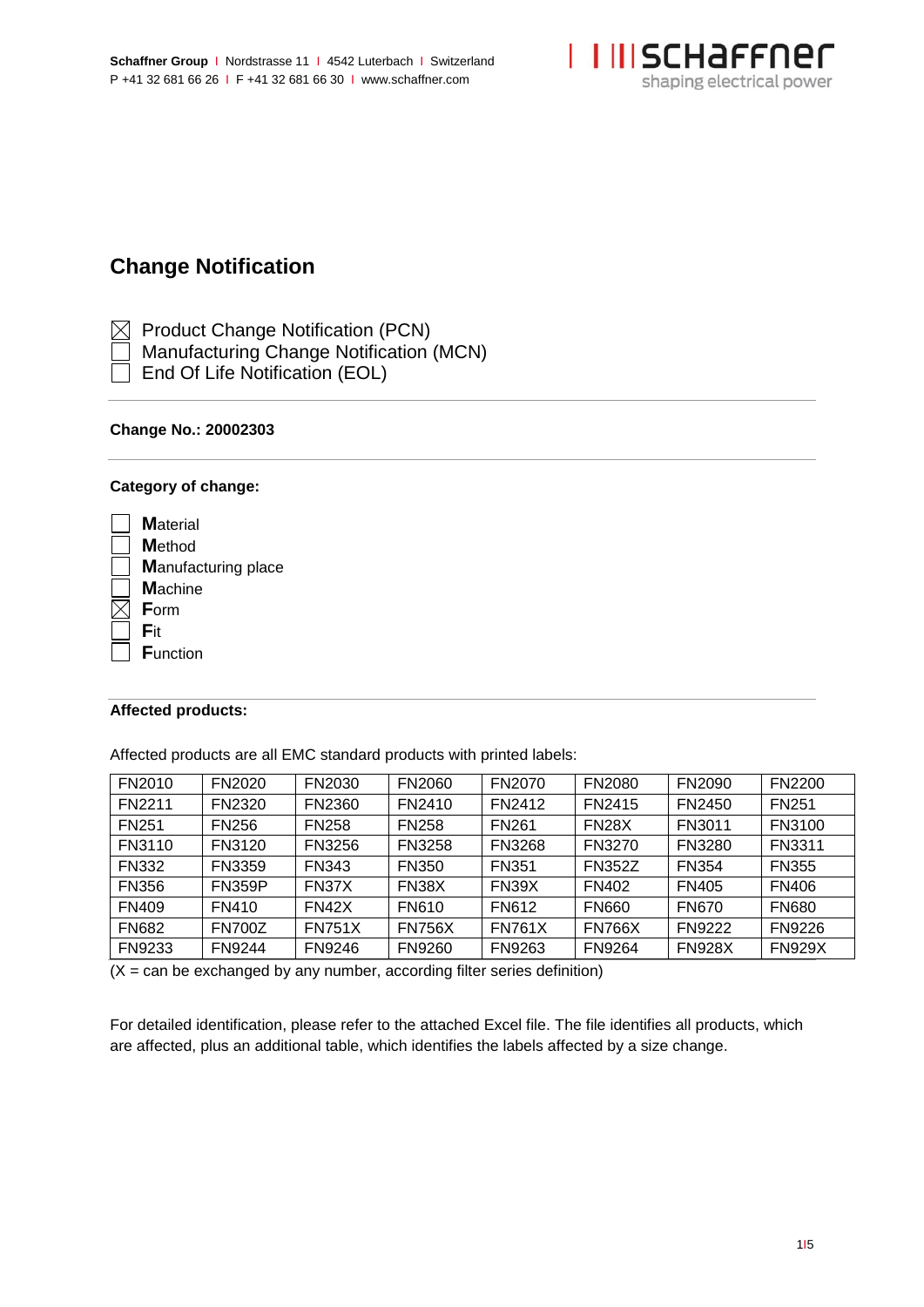

### **Description of change:**

In order to standardize the product markings for EMC filters the label content is going to be updated. .

The content and text/marking layout of the labels are updated. The position and size of the labels will not be modified.

Only exception applying is the label format 34x20mm that is replaced by 23x20mm. For detailed information on this exception, see chapter identification example 1.

The label standardization has no impact on product specifications.

### **Identification:**

1. Small labels





Actual label **Actual label** New standardized label



The label size change will be implemented for the following filter series:

| FN2010        | <b>FN2020</b> | FN2030        | <b>FN2060</b> | <b>FN2090</b> |
|---------------|---------------|---------------|---------------|---------------|
| <b>FN402</b>  | <b>FN406</b>  | <b>FN409</b>  | <b>FN610</b>  | <b>FN612</b>  |
| <b>FN660</b>  | <b>FN680</b>  | <b>FN9264</b> | <b>FN9280</b> | <b>FN9282</b> |
| <b>FN9289</b> | <b>FN9290</b> | <b>FN9292</b> | <b>FN9299</b> |               |

Please refer to the attached table for more information on specific products.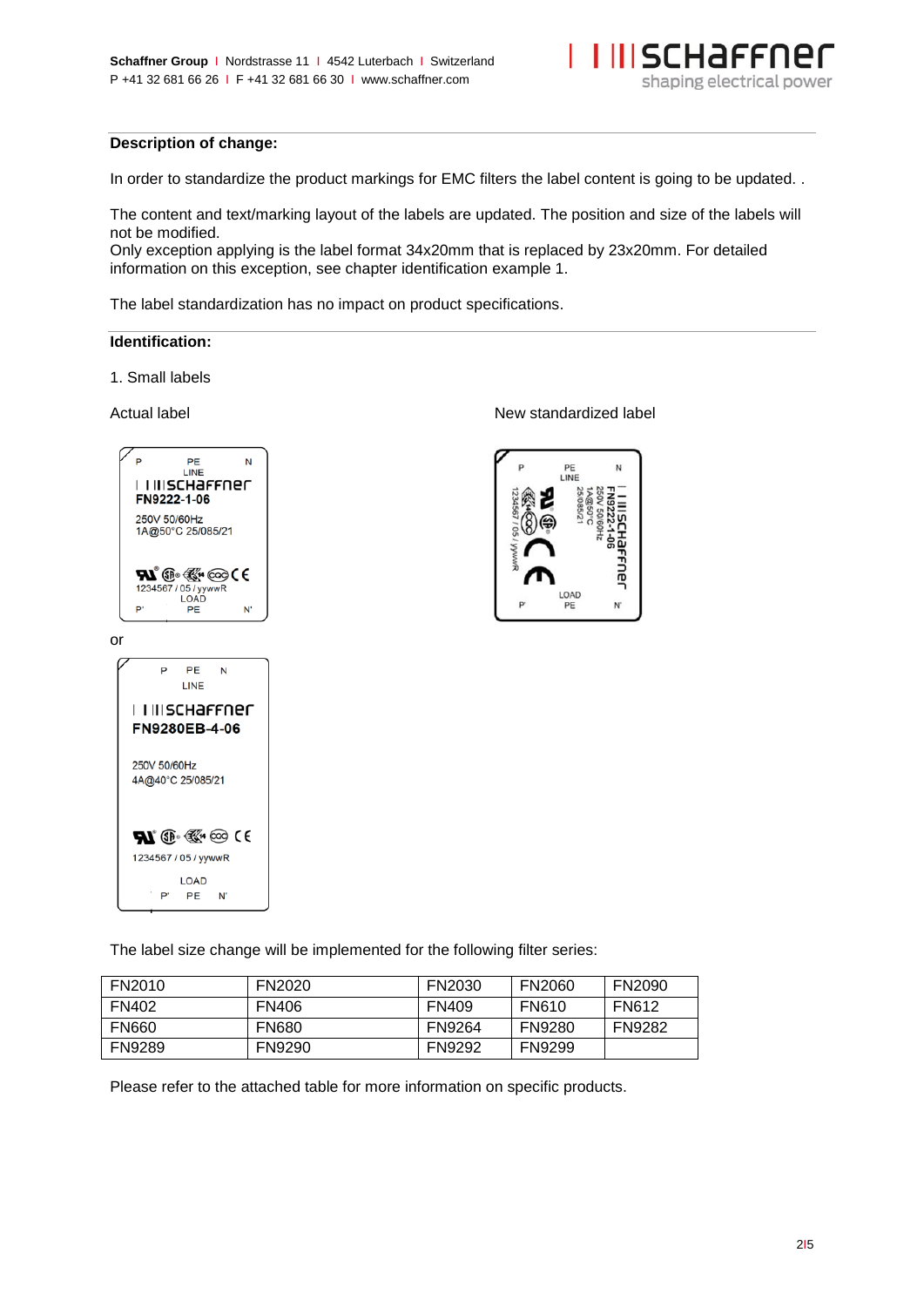

## 2. Products with double label





### Actual label **Actual label** New standardized label



### And and

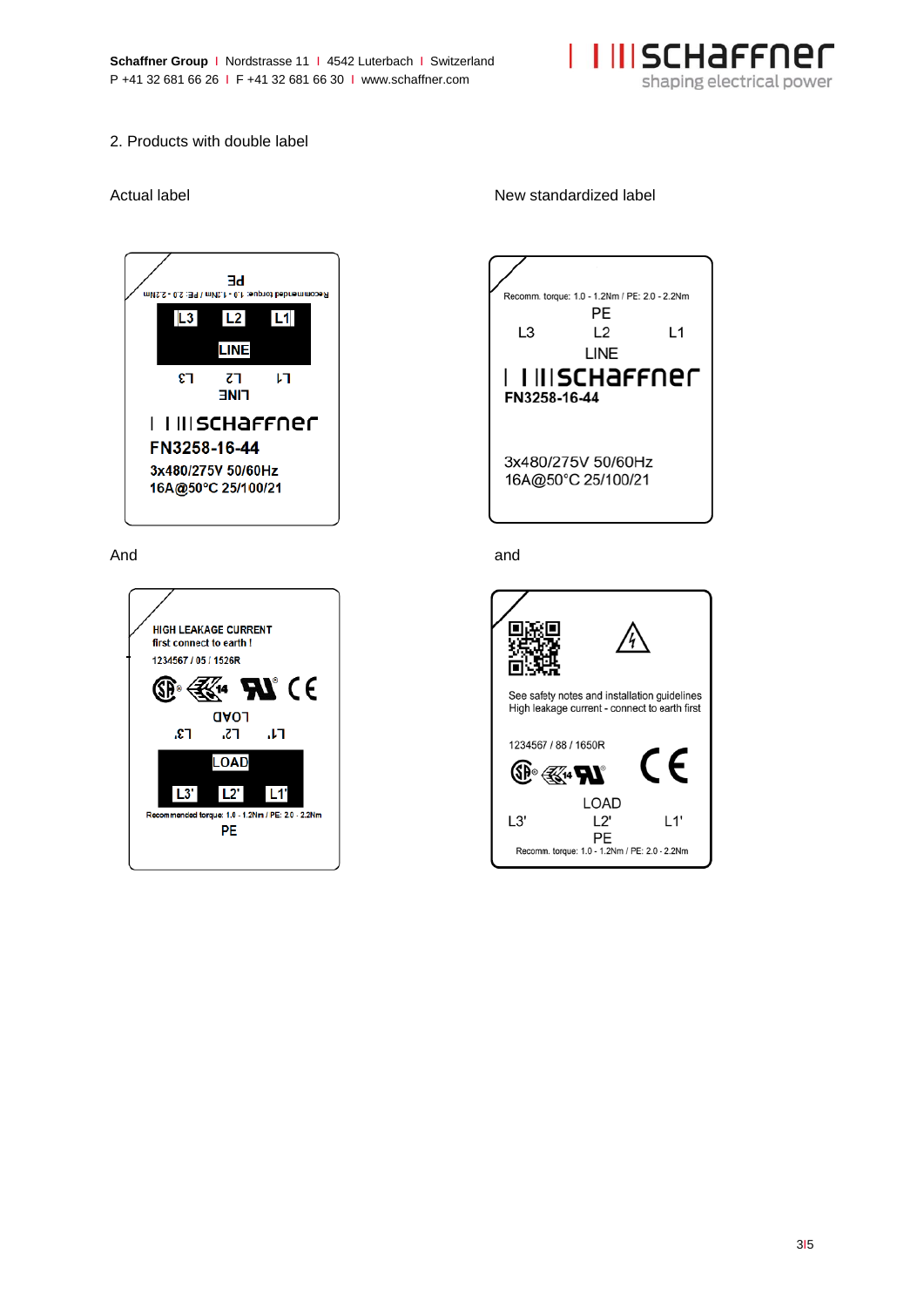**Schaffner Group | Nordstrasse 11 | 4542 Luterbach | Switzerland** P +41 32 681 66 26 I F +41 32 681 66 30 I www.schaffner.com



## 3. Big labels



4. Labels on which the QR Code can be placed, the QR code will have content according to GS1 standard.

(240)Product Designation(10)Work Order Number(21)Serial Number

e.g.:

(240)FN3359-320-99(10)3052186(21)051